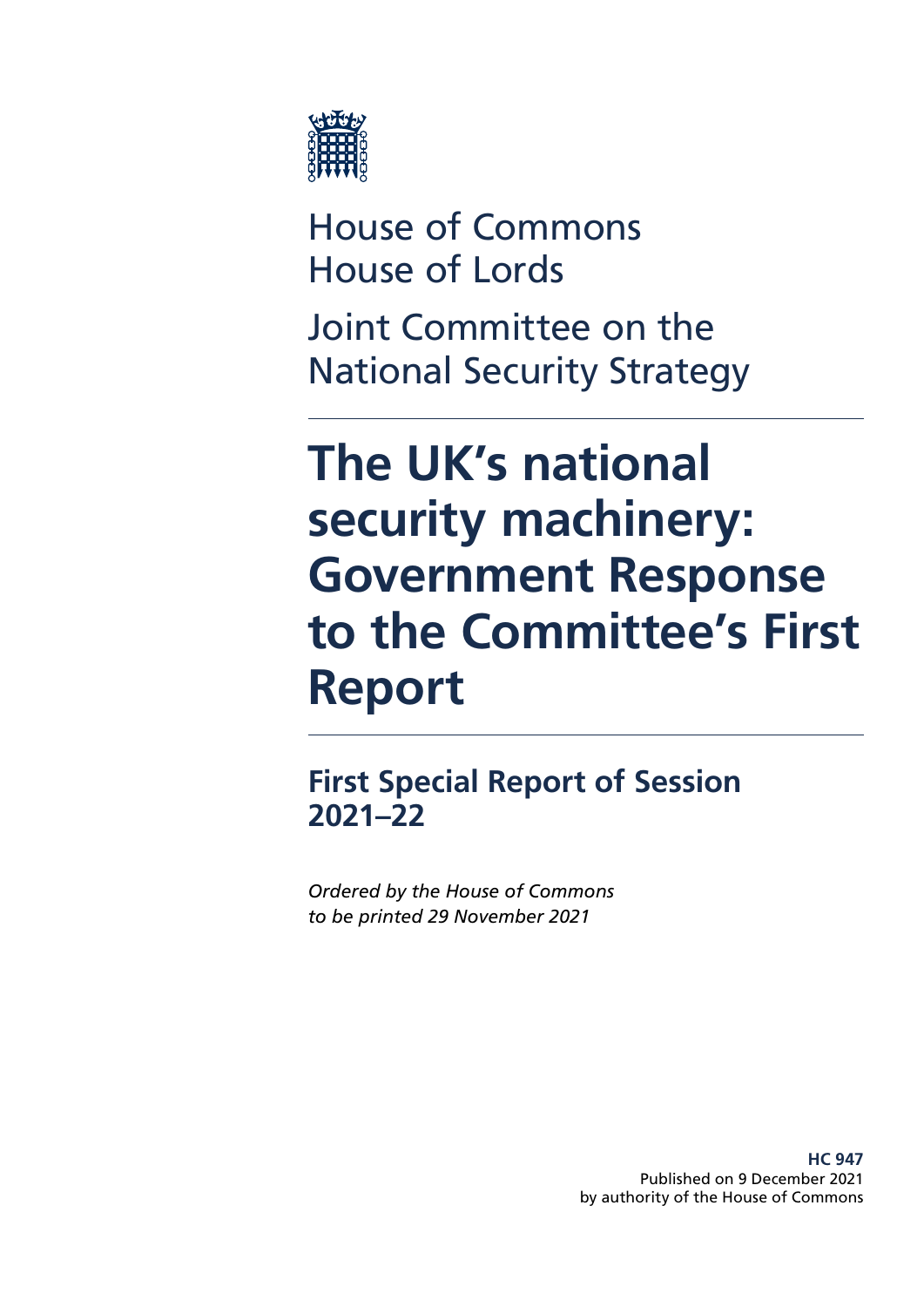#### **The Joint Committee on the National Security Strategy**

The Joint Committee on the National Security Strategy is appointed by the House of Lords and the House of Commons to consider the National Security Strategy.

#### **Current membership**

#### **House of Lords**

Lord Brennan (*Non-affiliated*) Baroness Healy of Primrose Hill (*Labour*) Baroness Henig (*Labour*) Baroness Hodgson of Abinger (*Conservative*) Lord King of Bridgwater (*Conservative*) [Lord Laming](https://members.parliament.uk/member/2079/contact) *(Crossbench)* Baroness Lane-Fox of Soho (*Crossbench*) Baroness Neville-Jones (*Conservative*) [Lord Reid of Cardowan](https://members.parliament.uk/member/617/contact) *(Labour)* [Lord Strasburger](https://members.parliament.uk/member/4204/contact) *(Liberal Democrat)*

#### **House of Commons**

Margaret Beckett MP (*Labour, Derby South*) (Chair) [Sarah Champion MP](https://members.parliament.uk/member/2079/contact) (*Labour, Rotherham*) Yvette Cooper MP (*Labour, Normanton, Pontefract and Castleford*) Mr Tobias Ellwood MP (*Conservative, Bournemouth East*) Richard Graham MP (*Conservative, Gloucester*) Darren Jones MP (*Labour, Bristol North West*) Alicia Kearns MP (*Conservative, Rutland and Melton*) Sir Edward Leigh MP (*Conservative, Gainsborough*) [Angus Brendan MacNeil MP](https://members.parliament.uk/member/617/contact) (*Scottish National Party, Na h-Eileanan an Iar*) Sir Robert Neill MP (*Conservative, Bromley and Chislehurst*) [Bob Stewart MP](https://members.parliament.uk/member/4204/contact) (*Conservative, Beckenham*) Tom Tugendhat MP (*Conservative, Tonbridge and Malling*)

The following members were part of this inquiry, until January 2021 when they were discharged from the Committee: [Lord Campbell of Pittenweem](https://members.parliament.uk/member/627/contact) (*Liberal Democrat*), [Lord](https://members.parliament.uk/member/2671/contact)  [Harris of Haringey](https://members.parliament.uk/member/2671/contact) (*Labour*) and [Lord Powell of Bayswater](https://members.parliament.uk/member/2527/contact) (*Crossbench*)

#### **Powers**

The Committee has the power to require the submission of written evidence and documents, to examine witnesses, to meet at any time (except when Parliament is prorogued or dissolved), to adjourn from place to place within the United Kingdom, to appoint specialist advisers, and to make Reports to both Houses. The Lords Committee has power to agree with the Commons in the appointment of a Chairman.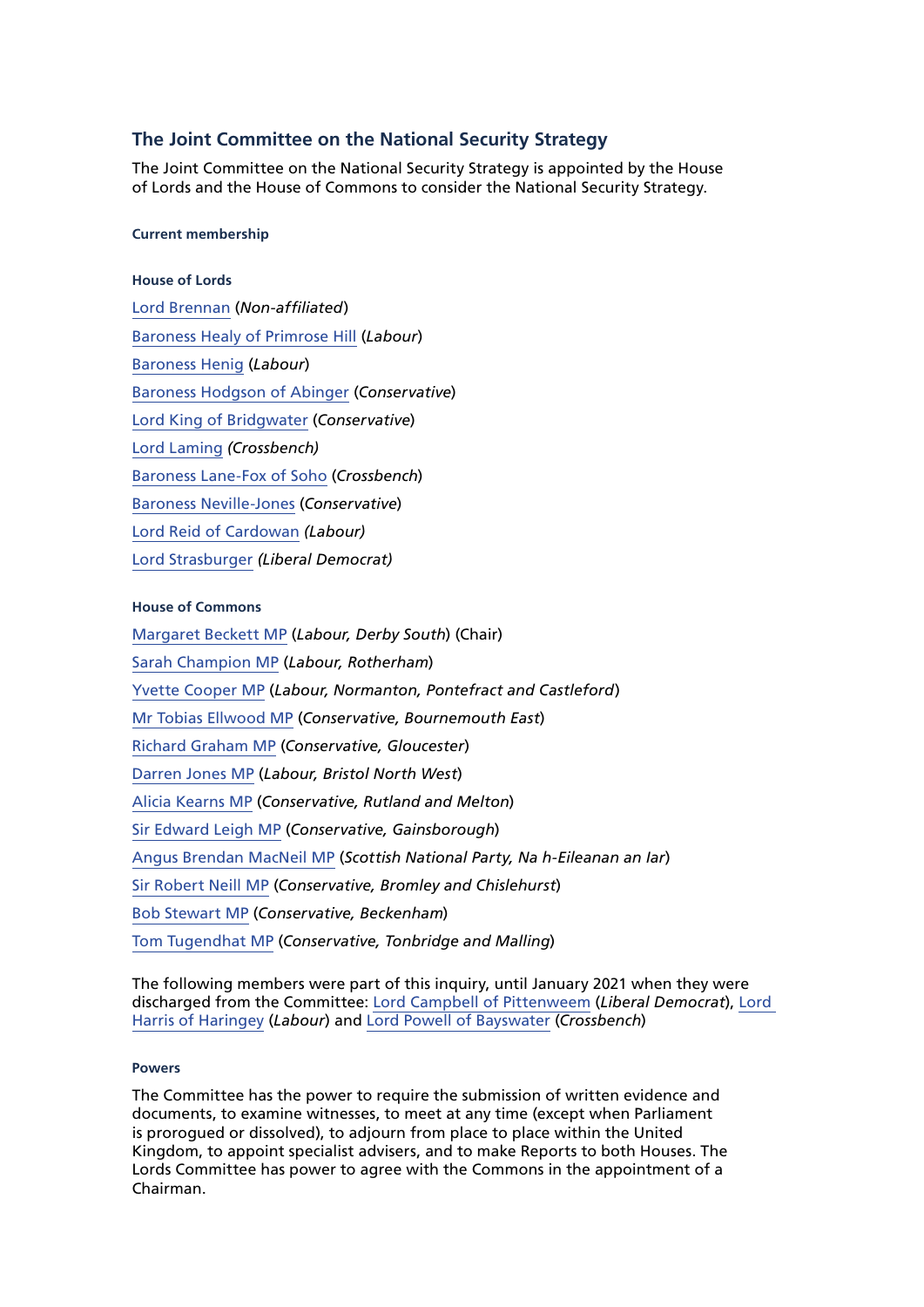#### **Publications**

© Parliamentary Copyright House of Commons 2021. This publication may be reproduced under the terms of the Open Parliament Licence, which is published at www.parliament.uk/copyright.

The Reports of the Committee are published by Order of both Houses. All publications of the Committee are on the Internet at www.parliament.uk/jcnss.

#### **Committee staff**

The current staff of the Committee are Carolyn Bowes (Commons Committee Operations Officer), Glenn Chapman (Lords Committee Assistant), Harriet Deane (Commons Clerk), Mark Doyle (Media & Communications Officer), Ashlee Godwin (Commons Senior Specialist and Team Lead, International Affairs Unit) and Simon Keal (Lords Clerk).

#### **Contacts**

All correspondence should be addressed to the Commons Clerk of the Joint Committee on the National Security Strategy, House of Commons, London SW1A 0AA. The telephone number for general enquiries is 020 7219 8092/4043; the Committee's email address is jcnss@parliament.uk.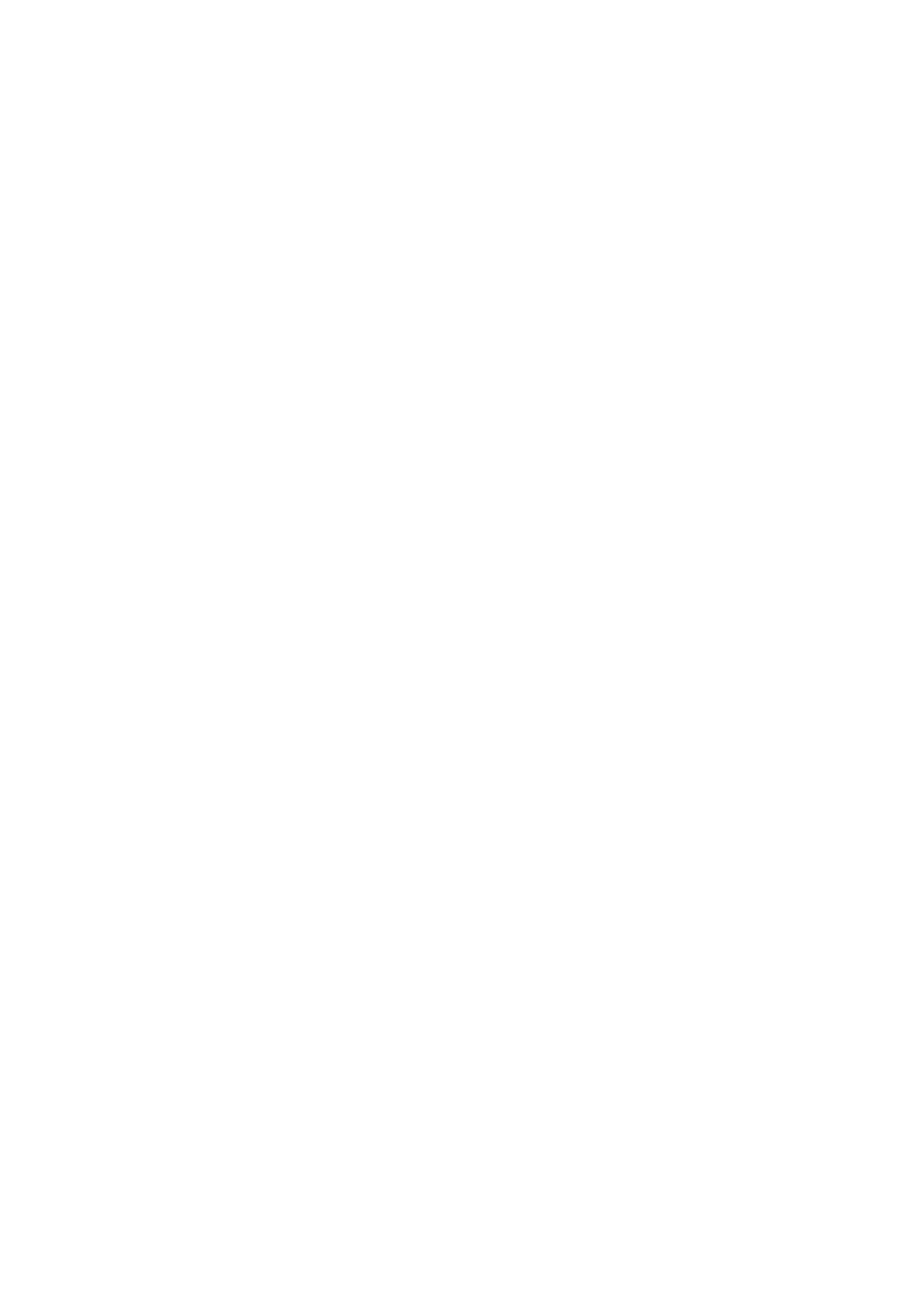## First Special Report

The Committee published its First Report of Session 2021–22, [The UK's national security](https://publications.parliament.uk/pa/jt5802/jtselect/jtnatsec/231/23102.htm) [machinery](https://publications.parliament.uk/pa/jt5802/jtselect/jtnatsec/231/23102.htm) (HL Paper 68, HC 231), on 19 September 2021. The Government's response was received on 19 November 2021 and is appended to this report, along with a cover letter from the National Security Adviser (Appendix 2).

## Appendix 1: Government Response

## **Predictable structures for policy- and decision-making?**

Committee request: *The Cabinet Secretary should write to us, by the end of November, setting out the protocol or processes through which he recommends to the Prime Minister that topics are assigned for discussion at either the NSC, COBR, full Cabinet, another Cabinet committee or an inter-ministerial group. We also call on the Government to publish the full list of cross-government committees—at inter-ministerial and senior official level—that consider topics relevant to the Integrated Review.*

Government response: The Cabinet Secretary recommends topics to the Prime Minister for discussion at Cabinet and the majority of Cabinet committees. The exception is the National Security Council (NSC), where the National Security Adviser (NSA) provides advice to the Prime Minister. In preparing those recommendations, the scope of issues and the classification they need to be discussed at, are taken into consideration. For example, cyber skills might be discussed at Cabinet at a lower classification, but more sensitive aspects would be discussed by the NSC. The COBR mechanism's role is distinct: to provide an all-informed picture for Ministers and senior officials to enable quick and efficient decision making during times of national crisis. The arrangements bring together Government response organisations and international partners, where appropriate, to maintain a common understanding of the latest situation and provide advice on strategic issues as they arise, including likely consequences and mitigation measures, use of emergency legislation and the communication of key messages to the public.

The current list of Cabinet committees is published on GOV.UK.<sup>1</sup> We do not publish every inter-ministerial group (many are ad hoc or single-issue focus) and we do not publish details of senior official meetings, including names of attendees, for security reasons.

Committee request: *The Government should clarify:*

- *How the NSC and the new National Security Ministers group relate to one another in practice—in terms of their agendas, any division of responsibility between strategy-making and operational decision-making and implementation, or whether the NSM has delegated authority for decisionmaking in the Prime Minister's absence;*
- *What status NSM decisions will carry in law, in the event of a judicial review; and*

<sup>1</sup> [https://assets.publishing.service.gov.uk/government/uploads/system/uploads/attachment\\_data/file/1027921/](https://assets.publishing.service.gov.uk/government/uploads/system/uploads/attachment_data/file/1027921/Cabinet_Committee_-_Membership_and_ToRs__October_2021___2_.pdf) [Cabinet\\_Committee\\_-\\_Membership\\_and\\_ToRs\\_\\_October\\_2021\\_\\_\\_2\\_.pdf](https://assets.publishing.service.gov.uk/government/uploads/system/uploads/attachment_data/file/1027921/Cabinet_Committee_-_Membership_and_ToRs__October_2021___2_.pdf)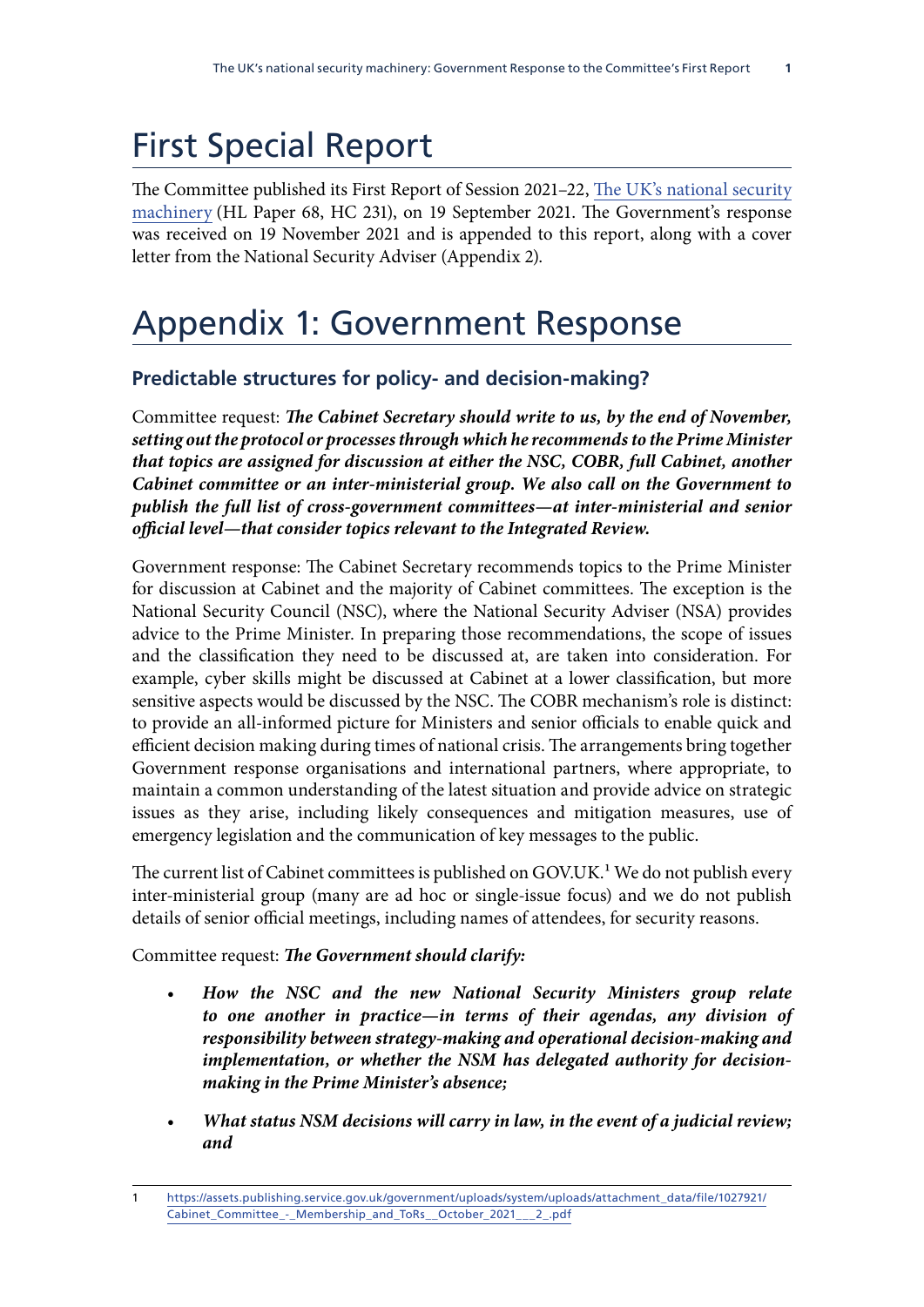• *Who will chair the NSM on cross-cutting issues, such as Afghanistan, that require the orchestration of diplomatic, development, military and security instruments.*

*The Government should also explain why it has decided not to designate a permanent Chair of the NSM. This would have positive implications for the consistency of decision making on national security and their implementation, even though we recognise it may also have awkward political implications for the Prime Minister.*

Government response: We expect NSM to provide greater capacity for ministerial oversight of national security issues and implementation of the IR, while protecting the space for the PM-chaired NSC to focus on the most strategic and important decisions and issues. There is no standing chair of NSM to ensure that the most appropriate senior Minister can chair the meeting, depending on the topic. This recognises the breadth of topics that are likely to be taken by NSM and builds on the principles of flexibility and agility. For example, the Home Secretary might chair an NSM on our overall CT posture, with the Foreign Secretary considering the impact of CT threats on our overseas footprint. To safeguard consistency and readacross there is in practice likely to be a core group of attendees who will be present at all NSM meetings.

The National Security Adviser will advise the Prime Minister on which topics are best suited to NSC and which should be taken by NSM. The system is designed to be flexible to ensure that the central national security machinery can be both strategic and agile. Some topics may be on both an NSM and NSC agenda if required, but this is not expected to be the norm. There is no delineation between the two in terms of strategy or operations, as with some other Cabinet committees. And, in general, the NSM does not prepare topics for the NSC. NSM has the same powers of collective agreement as the NSC.

### **Who attends the NSC?**

Committee recommendation: *We recommend that the BEIS Secretary be restored to the NSC, given the range and relevance of his responsibilities to UK national security and the Integrated Review.*

Government response: The membership of each Cabinet committee is decided by the Prime Minister. While the published standing membership of the NSC has been reduced, in practice the attendance is issue-dependent. The BEIS and DIT Secretaries of State would be invited to relevant meetings.

## **Funding the Integrated Review**

Committee recommendation: *The Government should return to the practice of holding its reviews of national security strategy in parallel with multi-year spending reviews in future. It should also use the opportunity of the Spending Review 2021 to explain how its funding allocations are consistent with the Integrated Review, and to identify any changes to its goals as a result.*

Government response: We agree with the Committee that aligning long term strategy development and multi-year funding allocations is best practice. That has not proven possible recently due to the macroeconomic and wider uncertainties. The Government is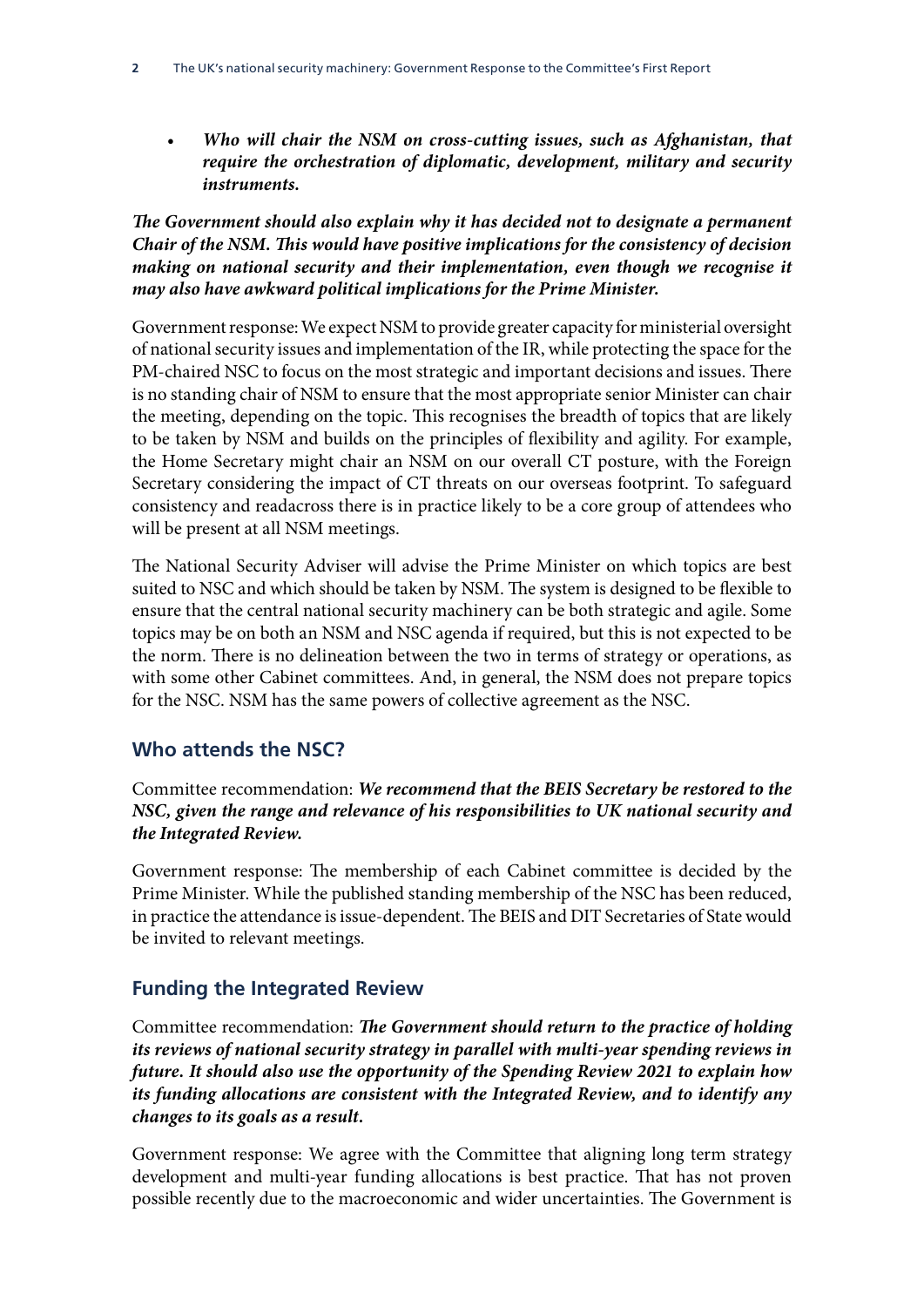content that the allocations from the Spending Review process (and the £24bn increase to the defence budget agreed in the previous round) are consistent with, and help deliver on, the Integrated Review.

Committee recommendation: *There is a pressing need for strategic direction over crossgovernment resources dedicated to national security. We recommend that the NSC be given a formal role in reviewing departmental settlement decisions relating to national security and assessing whether funding has been spent as allocated. Its collective view should then be circulated across Whitehall to inform funding decisions by individual Secretaries of State.*

Government response: The balance between NSC oversight of national security resources and the responsibility of HMT and individual departments is an important one, which we will keep under review. Outcome Delivery Plans set out each government department's priority outcomes, the department's strategy for achieving them, and the metrics that will be used to track performance. NSC scrutiny and assessment of the impact of spend, and whether it has been spent as allocated, is an area we would like to develop further and focus on over this coming Spending Review period.

#### **How are the NSC's decisions implemented?**

Committee recommendation: *NSC and NSM meetings should be conducted in a way that enables Ministers to monitor progress towards national security goals and to use that information in shaping their decisions, especially in the absence of the Prime Minister's personal authority. As such, we recommend that:*

- *Discussion of items on the NSC and NSM agenda should start with an update on the progress made towards the Government's goals in that area, as well as any obstacles that have hindered implementation;*
- *There should be a standing item on the NSC agenda for resolving interdepartmental conflicts that have arisen since the previous meeting;*
- *There should be quarterly reporting to the Prime Minister on key national security 'deliverables'; and*
- *The NSC should hold an annual NSC session on the Government's overall progress in implementing the Integrated Review. This session should inform updates to the Government's national security goals as well as the Annual Report to Parliament.*

Government response: The Government supports the Committee's recommendations: the PM and NSC will receive regular updates on both key national security deliverables and progress toward implementation of the IR as a whole.

Moreover, papers for NSC and NSM are drafted to cover the issues and concerns raised by the committee – including the Government's progress and any challenges or risks incurred, which can also be resolved out of committee.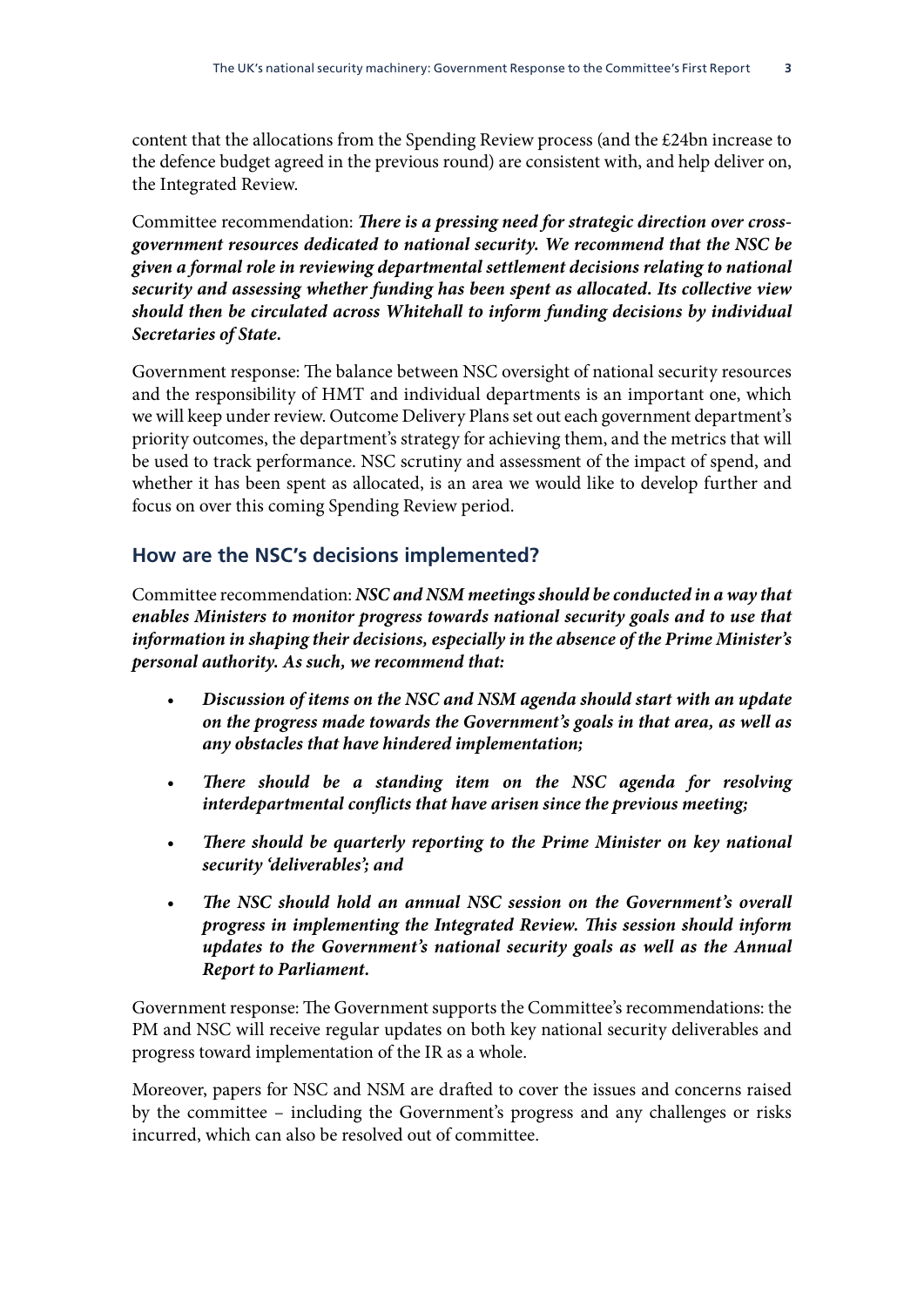## **How does the NSC serve the whole of the UK?**

Committee recommendation: *We recommend that the Cabinet Office undertakes a review of the role of the Devolved Administrations in national security strategy- and policy-making, with consideration given to:*

- *Mechanisms for their direct contribution to the development of the National Security Risk Assessment;*
- *Representation on NSC sub-committees;*
- *The secondment of Devolved Administration officials into the National Security secretariat and relevant Government departments (and vice versa); and*
- *The potential fine-tuning of the demarcations between devolved and reserved powers.*

Government response: We agree with the Committee that maintaining the Union and working collaboratively across all four nations is important to delivering effective UK national security. We are grateful for the recognition by the Committee and colleagues from the Devolved Administrations (DAs) about where we have done this well on crisis response. We do not believe a review is necessary as we are already working with the Devolved Administrations on the elements highlighted and a range of national security and civil contingencies reviews (including of the National Security Risk Assessment methodology), strategies and policy making. We have also, for example, seconded DA officials working with us on cyber and hostile state activity. Further consideration of roles, engagement and powers can best take place as part of those discussions.

Due to the highly-sensitive nature of the discussions, attendance at the National Security Council (NSC) and its sub-committees is strictly controlled to ensure the relevant ministers or officials are present, depending on the topic. This is dictated by the Cabinet Manual to protect the principle of collective agreement. Ministers and Officials from the Territorial Offices and DAs will be invited as appropriate for the topic under discussion. We recognise the strong value in joint working and that important areas of implementation and consequence management are devolved competences. As well as attendance at NSC sub-committees where appropriate, we will continue to hold Quad meetings and other such forums, at ministerial and official levels, as appropriate to ensure DA voices are heard, discuss mutual interests and facilitate alignment.

Committee request: *We would welcome a briefing, in confidence, from the Government about its plans to make the Union a strong foundation for national resilience. Furthermore, noting the previous Government's failure to prepare for a potential Scottish secession in 2014, we would also welcome assurances—in the event that a second Scottish referendum is called—that the Government has in place detailed and rigorously tested*  contingency plans for a break-up of the Union, including its implications for wider *national security priorities.*

Government response: Our United Kingdom is the most successful political and economic union the world has ever seen, the foundation on which all our businesses and citizens are able to thrive. The UK Government is committed to protecting and promoting its combined strengths, building on hundreds of years of partnership and shared history.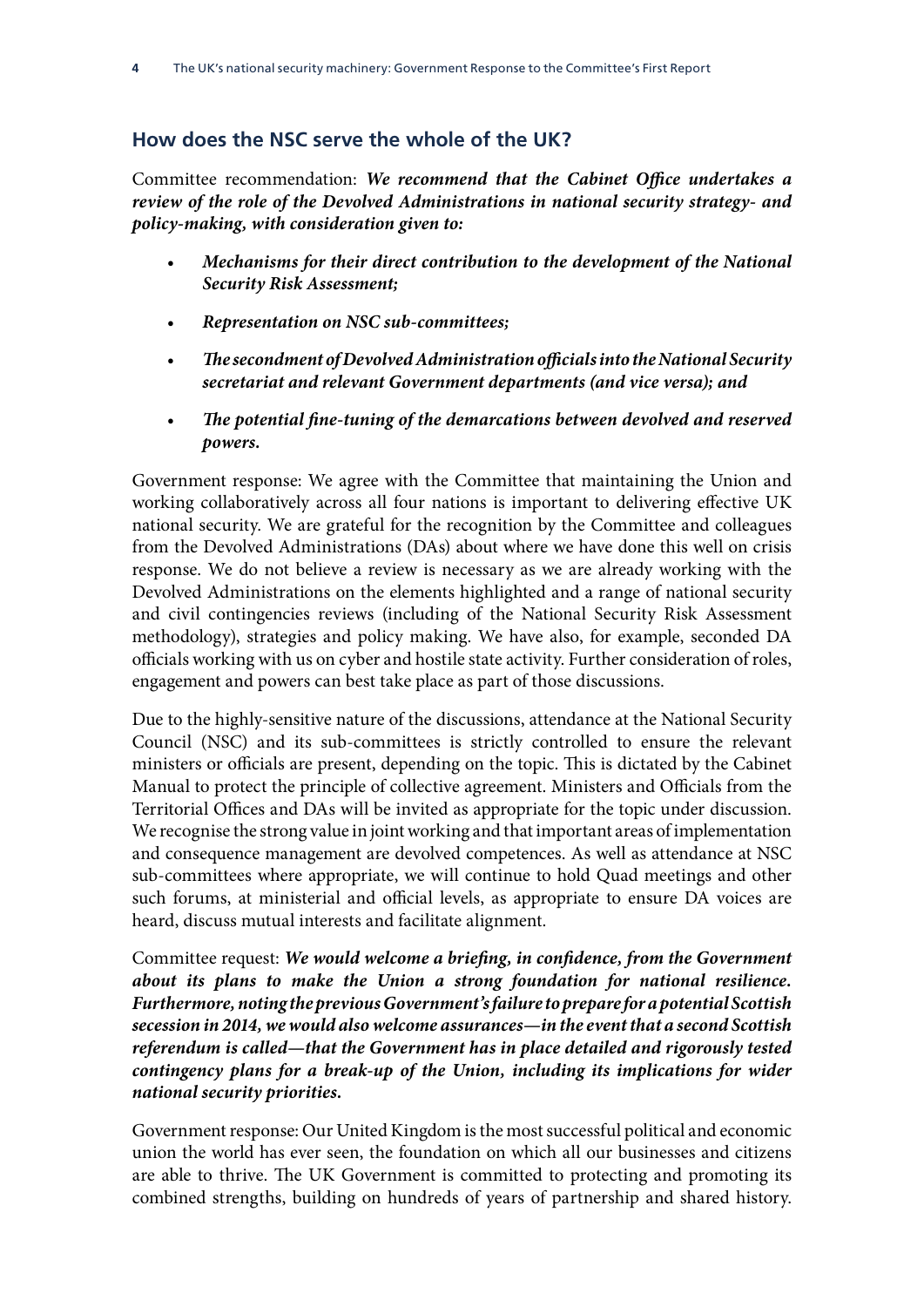Together, we are better able to draw on the skills of our great shared institutions like the NHS, the armed forces and civil service, and tackle the big problems, from defending our borders and fighting the national cyber security threat, to being a world leader in offering the vaccine to everyone.

Specifically, the response to the Covid-19 pandemic has shown how the UK Government can work strategically and at scale to save jobs and support communities throughout the UK working alongside devolved administrations to keep every citizen safe and supported no matter where they live in the UK. No part of the UK could have tackled this crisis alone. The UK Government has taken significant measures to protect the economy, providing billions in financial support to individuals and businesses in all parts of the UK – protecting lives and livelihoods. Our welfare system has been able to support people across the UK; our Armed Forces have been invaluable in supporting communities and health services; and the global reach of the UK has put us in a far stronger position in the procurement of vital equipment internationally. Meanwhile structures for ministerial, official and scientific engagement have supported effective collaboration between the UK government and the devolved administrations.

Regarding Scotland, a divisive referendum on Scotland's separation from the UK at this time would be an irresponsible distraction from the necessary work of recovery, given we are currently recovering from the worst public health crisis in a century. That is why our collective priority must be working on recovering from the challenges that the Covid pandemic has created.

The forthcoming Resilience Strategy, a key commitment of the Integrated Review, will take a four nation approach to building our national resilience. We are working closely with colleagues in the Devolved Administrations (DAs) in the development of the Strategy, which is due to be published early next year. Alongside the Strategy, we are also working closely with DA colleagues on the Review of the Civil Contingencies Act. As the Committee has recognised, we have a strong ongoing relationship with the DAs on civil contingency emergency planning. We note the Committee's request for a briefing, and will consider how best to keep the Committee informed on these matters.

### **Counteracting groupthink: diversity of thought and use of challenge**

Committee recommendation: *Diversity of thought and exposure to challenge are critical to better decision making on national security, sharpening policy analysis and guarding against groupthink. The NSC structure should be in regular and constructive contact with external experts, including with academia, think tanks and those potentially involved in the delivery of the national security strategy—for example, relating to cyber security and biosecurity. In light of previous, unfulfilled commitments to improve external engagement and challenge, we recommend that the Government updates us on progress against this recommendation in six months' time, and then on an annual basis.*

Government response: HMG is committed to improving the use of evidence, analysis and challenge in developing and delivering national security and international strategy. The new central strategy function within the National Security Secretariat is leading cross-government work to strengthen the use of futures, foresight techniques, data and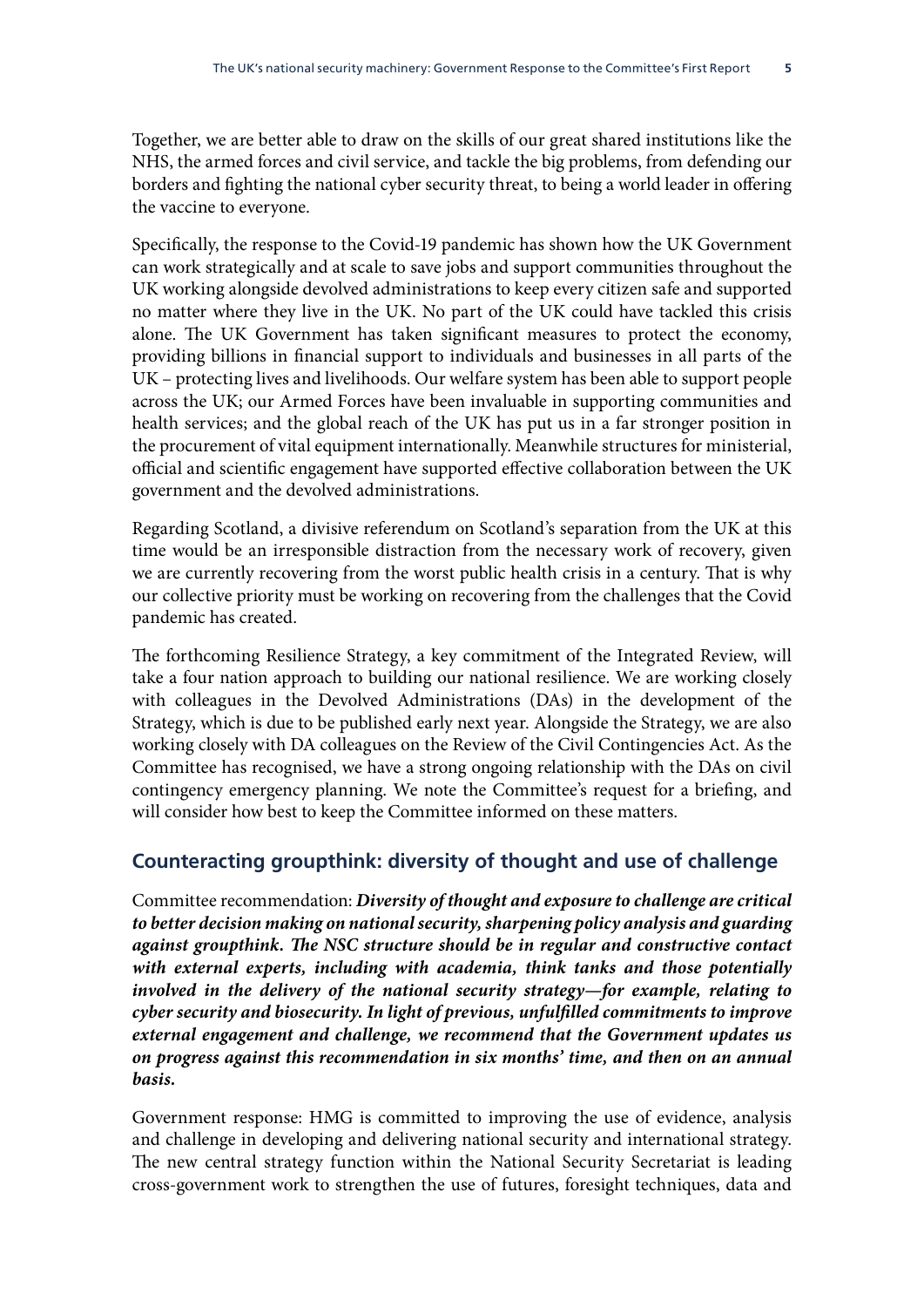challenge in the National Security Council structure, including in the development of the IR sub-strategies. In due course, the College for National Security should support this work, by increasing engagement between officials and experts.

Committee recommendation: *We recommend strengthening the Joint Intelligence Organisation at the centre of Government, ensuring that its remit incorporates providing assessments of the full range of threats and hazards. The Government should also consider tasking it with providing the formal warning function for all national security risks, in the near and longer term. It is essential that the JIO has the capacity to perform this function well and the Treasury should prioritise funding accordingly. The JIO should also ensure that its reporting maximises the volume of open-source information available.*

Government response: The Joint Intelligence Organisation's (JIO) work covers, but goes beyond, "traditional" national security topics such as geopolitical issues and threats to British interests. JIO applies a national security lens to issues such as emerging technology, economic and health security, climate change and horizon scanning. JIO horizon-scanning work (for example the JIC's annual assessments of Countries at Risk of Instability, and its Register of British Interests) is used by customers across government to alert policy decision-makers to upcoming security risks in both the near and longer term. JIO works closely with the Civil Contingencies Secretariat to ensure that the whole range of national security risks are assessed, and its activity is complementary to existing CCS capabilities including near term civil contingencies horizon scanning and the National Security Risk Assessment, which brings together the most serious threats and hazards into a single assessment to support preparedness.

JIO analysts draw on a wide range of material at all classifications. Sometimes this is secret intelligence; but increasingly we find that open source material from media outlets or think tanks adds important detail to the overarching assessment picture. The JIO draws on the knowledge of a network of experts across the intelligence agencies, the diplomatic service, operational and policy areas of government, as well as international partners, think tanks and academia, open source providers, and the private sector to ensure the inputs to our products are as wide-ranging as possible. Over recent months the Professional Head of Intelligence Assessment (PHIA) has also developed a new open source initiative (INDEX – the Information and Data Exchange) to share open source information across government through a single platform. INDEX allows users to find relevant information and data quickly from inside and outside of government; connect with others across departments, and to academia and industry; and promotes the best products, platforms and technologies from across HMG. We aim to roll out INDEX across government by April 2022.

### **Central governance and oversight: three lines of defence model**

Committee recommendation: *We recommend that the Government:*

• *Re-establish a ministerial governance structure for overseeing risk and resilience, with a strong connection to the NSC—for example, by re-establishing a dedicated NSC sub-committee. This ministerial committee should be directly connected to the cross-government warning function described earlier.*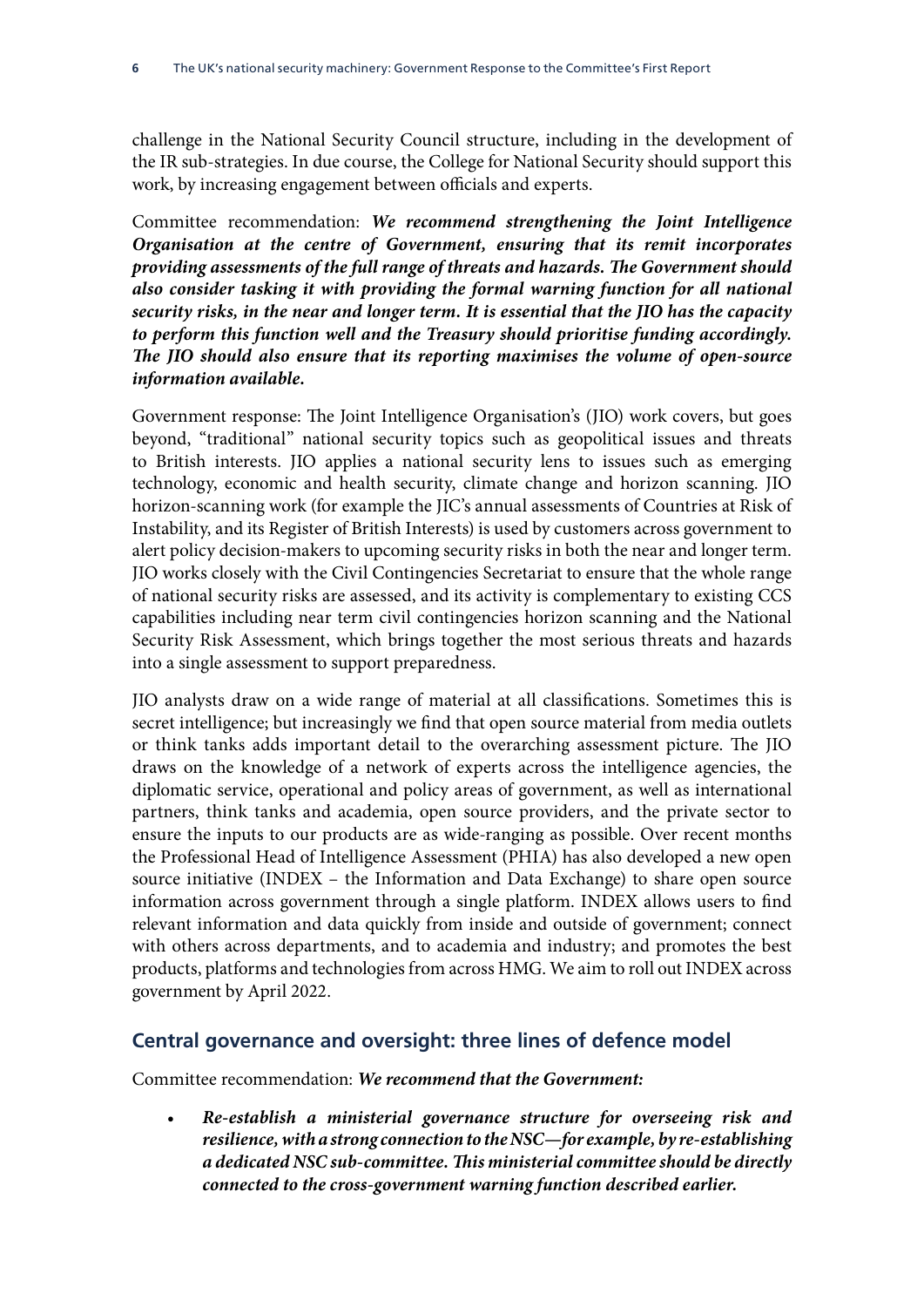• *Establish greater clarity of responsibility for national security risks, by designating Chief Risk Officers in each department and agency, overseen by a Chief Risk Officer in the Cabinet Office. The work of the central CRO would need to be deconflicted from the strategy and policy focus of the Deputy National Security Adviser for National Security and Resilience.*

*The Government should also consider establishing an external audit function for the assessment and management of risks where appropriate. The Government should update us on its progress against this recommendation when it informs us of the outcomes of its review of the NSRA methodology and/or the biosecurity governance review.*

Government response: The government recently re-established an NSC sub-committee in the form of NSM (Resilience).

As set out in the Integrated Review, the UK Government is committed to developing a Resilience Strategy, which will set out how the Government can make the UK the most resilient nation in the world. Assurance and risk ownership will be considered alongside a range of other issues as part of the development of that Strategy.

## **The role of the UK Parliament and parliamentary scrutiny**

Committee recommendation: *We agree with Professor John Bew, who led the Integrated Review for the Prime Minister's Office, that Parliament has a crucial role to play as a forum for strategic debate on national security. To that end, we recommend that the Government commits to an annual report to Parliament on national security and the Integrated Review, including notable updates to the trends outlined in the document, an update on the overall threat and opportunity picture, and progress against the Government's national security objectives. Recognising the Committee's proper role in scrutinising the NSC and its products, we also call on the Government to return to a more open relationship. To support our vital scrutiny work, we ask that the Government submits to us annually (in confidence, if needed):*

- a) *Priority Integrated Review deliverables and progress against them;*
- b) *NSC and NSM agendas, showing agenda items, paper titles and the name of the department or agency submitting them;*
- c) *Attendees at each NSC and NSM meeting;*
- d) *Reasons for any meeting cancellation or delays;*
- e) *An update on external engagement (e.g. with policy experts) throughout the year, to inform NSC and NSM papers; and*
- f) *An update on the work of the College for National Security, if it is established, detailing the training provided and the numbers of participants, broken down by department, agency and type of external organisation.*

Government response: In his evidence session to the committee on 5 July 2021 the National Security Adviser set out his ambition to produce an update report on the integrated review before Parliamentary recess in 2022. The Government welcomes the request for an open relationship with the Committee and we will endeavour to build and maintain this. We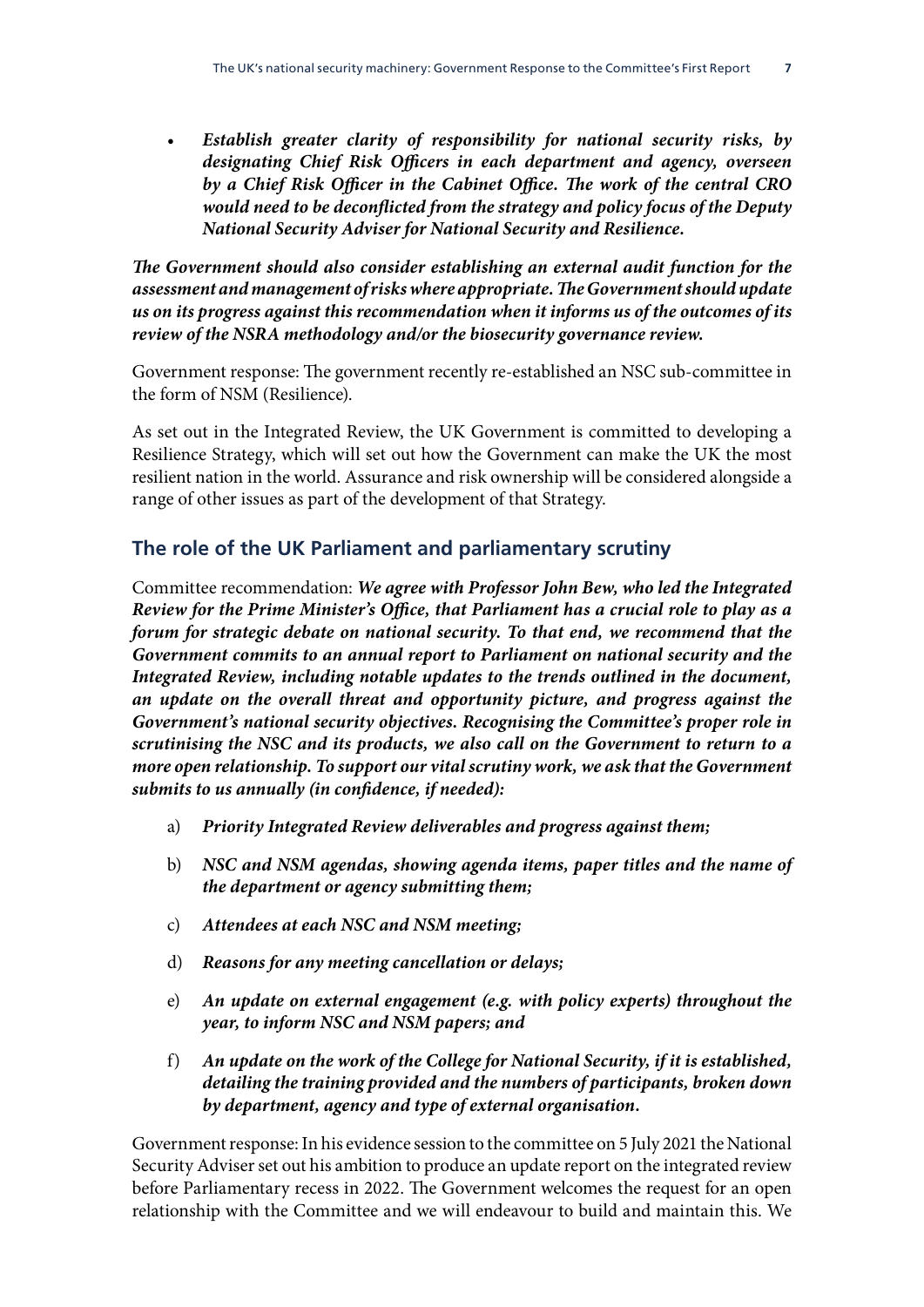will continue to share, periodically and in confidence, materials including the topics on the agenda for NSC and NSM, at the discretion of the PM, but this will not extend to attendee registers.

The Government Skills and Curriculum Unit is in the process of establishing a small team to begin delivery of the College for National Security proposal and, as part of that, working with partners across government to establish the best annual funding mechanism. When the team is stood up and the funding secured, we would be very pleased to brief the Committee informally and hear their views on the strategic direction of this work.

## **Understanding Afghanistan and planning for the withdrawal of NATO troops**

Committee recommendation: *We urge the Government to revisit how it plans for major domestic and international crises, including the possibility of simultaneous crises—as has happened with covid-19 and Afghanistan. As events in Afghanistan have shown, it is essential that the Government has up-to-date and detailed procedural plans for a range of potential scenarios, which both assign tasks and responsibilities across departments, and inform exercises involving Ministers and officials. These plans should cover a range of highly serious, anticipatable contingencies—such as the evacuation of civilians from conflict zones and fragile countries, the emergence of a new infectious disease, a prolonged, wide-area electricity outage, a major global financial crisis and the withdrawal of NATO security guarantees by key Allies. The Government should update us in confidence on its progress against this recommendation in six months' time, and then on an annual basis.*

Government response: The Government has plans in place for a range of scenarios, including evacuations, emerging diseases and power failure. We have always recognised the importance of learning lessons and evolving these arrangements but also that plans must be flexible and adaptable to the events as they unfold. We are currently reviewing how we plan for catastrophic events. Preparations for these complex risks and concurrent events is inherently challenging and resource-intensive therefore we must ensure plans are informed by risk and proportionate, balancing detailed, specific plans with strong coordination arrangements and generic capabilities which can be applied to a range of risks. We agree to update the Committee, in confidence, on progress in six months' time.